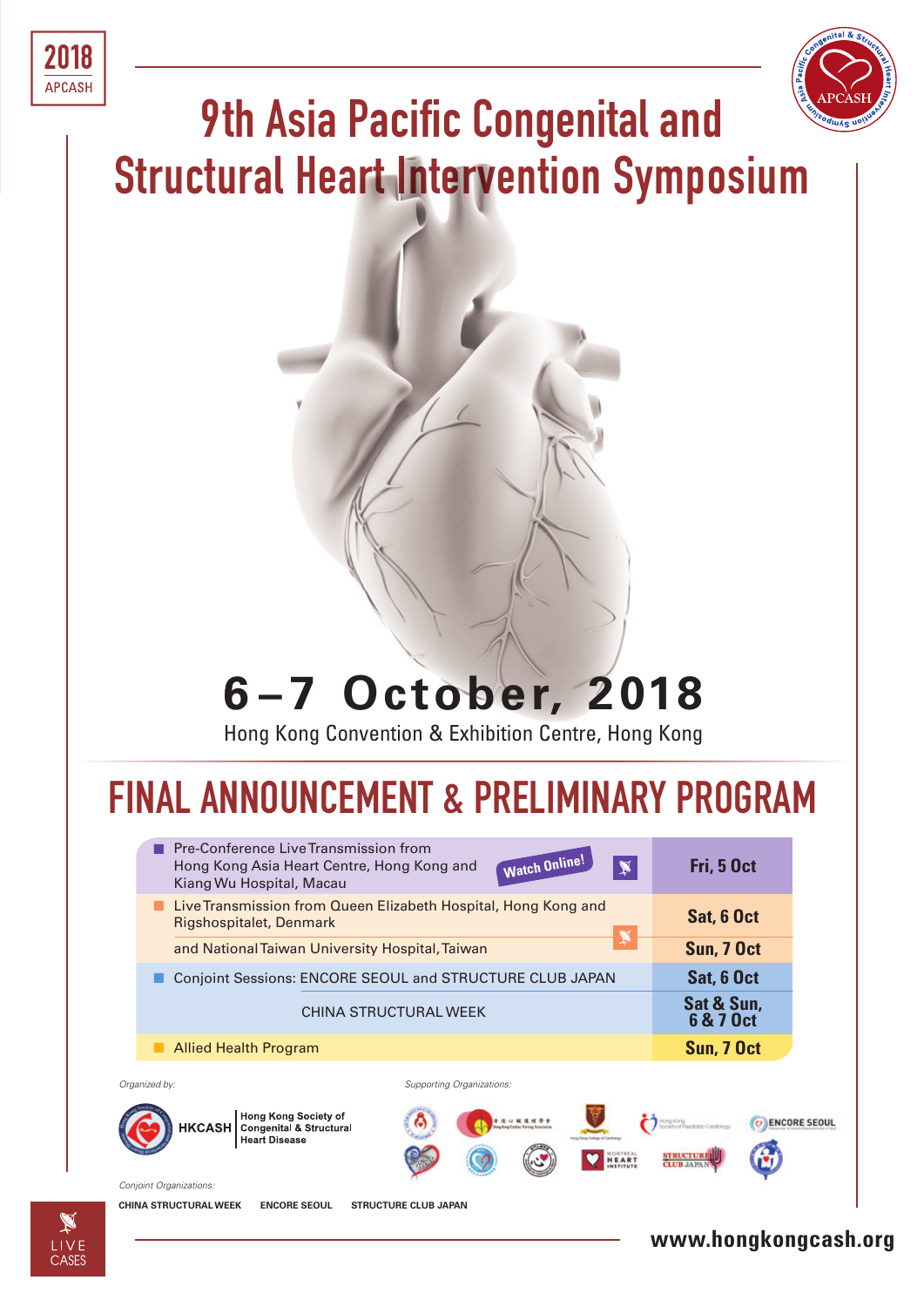#### **Program Directors**

Jason LK Chan Gary SH Cheung Yat-Yin Lam Gabriel WK Yip

#### **Program Co-Directors**

Kam-Tim Chan Ziyad Hijazi Reda Ibrahim Saibal Kar Horst Sievert Lars Søndergaard Jou-kou Wang

#### **Organizing Committee**

Anna KY Chan Wilson WM Chan Robin HS Chen Danny HF Chow Shing-fung Chui Kwok-keung Ho Simon CC Lam Cathy TF Lam Joe KT Lee Maria SH Lee Vincent NH Luk Betty YK Tang Dora ML Wong

#### **CONFERNCE INFORMATION**

#### **Conference Date**

Friday, 5 October (Pre-Conference Live Transmission) **Watch Online!** Saturday to Sunday, 6 - 7 October (Conference)



#### **Conference Venue**

Level 2, N200 series, Hong Kong Convention & Exhibition Centre New Wing, 1 Expo Drive, Wanchai, Hong Kong

#### **Target Audience**

- Cardiologists and fellows-in-training General Physicians
- Cath lab managers and supervisors Radiologists
- Cardiac surgeons Anesthesiologists
- Allied health professionals

#### **Official Language**

English

#### **Accreditation of CME, CNE and CPD**

Accreditation of CME, CNE and CPD will be applied from various associations & institutions in Hong Kong.

#### **E-certificate**

Electronic copy of certificate will be emailed in two weeks after the Conference.

#### **Disclaimer**

Whilst every attempt has been made to ensure that all aspects of the Conference will take place as scheduled, the organizing committee reserves the right to make changes at any time should the need arise.

#### **LIVE CASE TRANSMISSION**

Live case transmission is always a highlight of APCASH, featuring different strategies and techniques by renowned cardiologists.

#### **Friday, 5 October Watch Online!**

**Hong Kong Asia Heart Centre, Hong Kong Kiang Wu Hospital, Macau**

#### **Saturday, 6 October**

**Queen Elizabeth Hospital, Hong Kong Rigshospitalet, Copenhagen, Denmark**

#### **Sunday, 7 October**

**National Taiwan University Hospital, Taiwan**

#### **Overseas Operators:**

Ziyad Hijazi (Qatar) Reda Ibrahim (Canada) Saibal Kar (USA) Jens Erik Nielsen-Kudsk (Denmark) Lars Søndergaard (Denmark) Jou-kou Wang (Taiwan)

#### **Live Cases:**

 $LIVE$ 

ASD LAAO **MitraClip** PFO PPVI TAVI VSD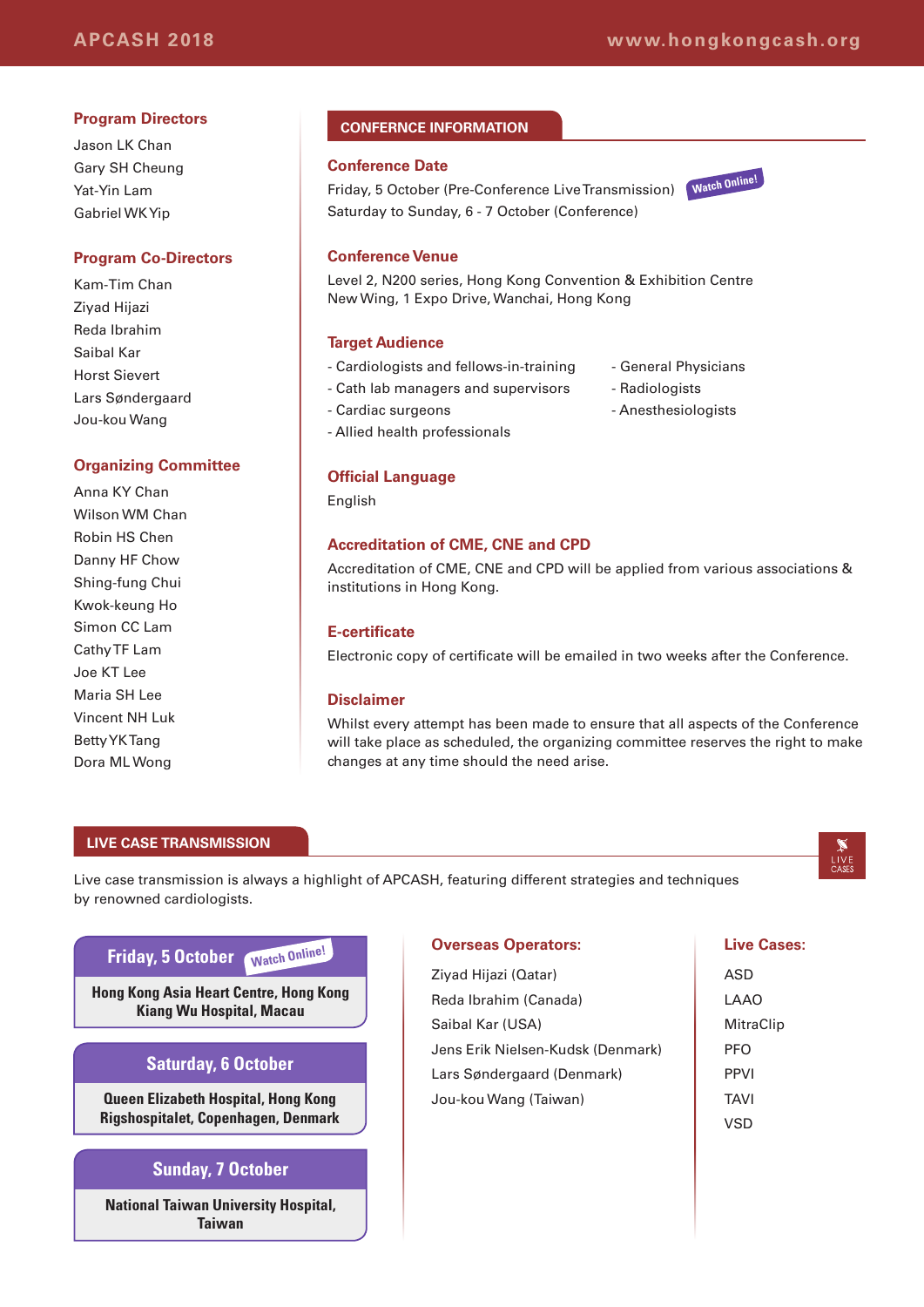### **APCASH 2018 DAILY SCIENTIFIC PROGRAM**

## **Saturday, 6 October 2018**

**updated as of 17 August 2018**

\*Organizer reserves the right to amend the program.

|             | 0800 - 0900         | <b>Best Abstract Competition</b>                                                                                      | <b>Room N201</b>            |
|-------------|---------------------|-----------------------------------------------------------------------------------------------------------------------|-----------------------------|
| 0900 - 1030 |                     | Live Transmission From Queen Elizabeth Hospital, Hong Kong                                                            | <b>Room N201</b>            |
|             |                     | <b>Pulmonary Valve</b>                                                                                                |                             |
|             | $(10 \text{ mins})$ | Case Selection for PPVI                                                                                               | Worakan Promphan (Thailand) |
|             | $(10 \text{ mins})$ | Update of Pulsta Valve (New Self-Expandable Knitted Pulmonary Valve)                                                  | Gi-beom Kim (Korea)         |
|             | $(10 \text{ mins})$ | Initial Experience of PPVI in Hong Kong                                                                               | Robin HS Chen (Hong Kong)   |
|             |                     |                                                                                                                       |                             |
| 1030 - 1100 |                     | <b>Coffee Break &amp; Visit Exhibition</b>                                                                            |                             |
| 1100 - 1230 |                     | Live Transmission From Queen Elizabeth Hospital, Hong Kong                                                            |                             |
|             |                     | <b>PFO</b>                                                                                                            | Room N201                   |
|             | $(10 \text{ mins})$ | Updates on PFO Closure in Evidence                                                                                    | Hidehiko Hara (Japan)       |
|             | $(10 \text{ mins})$ | Differences in the PFO Closure Devices                                                                                | Xavier Freixa (Spain)       |
|             | $(10 \text{ mins})$ | PFO Closure in Asia: How Do We Manage the Brain-Heart Team?                                                           | Teiji Akagi (Japan)         |
|             |                     |                                                                                                                       |                             |
| 1100-1230   |                     | <b>Breakout I: Cross-strait Structural Case Sharing (1)</b>                                                           | <b>Room N212</b>            |
|             |                     | <b>Co-organized with China Structural Week</b>                                                                        |                             |
|             |                     | Program to be announced                                                                                               |                             |
|             |                     |                                                                                                                       |                             |
|             | 1230 - 1330         | <b>Lunch Symposium sponsored by Venus Medtech</b>                                                                     | <b>Room N201</b>            |
|             | $(15 \text{ mins})$ | The Development of Valvar Interventions in China                                                                      | Jun-bo Ge (China)           |
|             | $(15 \text{ mins})$ | Global Updates on Percutaneous Pulmonic Valve Technologies                                                            | Ziyad Hijazi (Qatar)        |
|             | $(15 \text{ mins})$ | Sizing Strategy in TAVR Procedures - Experience from Hangzhou                                                         | Jian-an Wang (China)        |
|             | $(15 \text{ mins})$ | New Strategies of Treating Bicuspid Aortic Valves                                                                     | Mao Chen (China)            |
|             | 1400 - 1430         | <b>Opening Ceremony</b>                                                                                               | <b>Room N201</b>            |
|             |                     |                                                                                                                       |                             |
| 1430 - 1445 |                     | <b>APCASH 2018 Distinguished Lecture</b>                                                                              | <b>Room N201</b>            |
|             |                     | Interventional Cardiology in Stroke Prevention                                                                        | Apostolos Tzikas (Greece)   |
|             |                     |                                                                                                                       |                             |
| 1500 - 1630 |                     | Live Transmission From Queen Elizabeth Hospital, Hong Kong<br>IX<br>and Rigshospitalet, Denmark                       | Room N201                   |
|             |                     | TAVI                                                                                                                  |                             |
|             | $(10 \text{ mins})$ | Update on TAVI in Indication                                                                                          | Edgar Tay (Singapore)       |
|             | $(10 \text{ mins})$ | Updates on TAVI in Device Selection                                                                                   | Gerald Yong (Australia)     |
|             | $(10 \text{ mins})$ | TAVI in Patients with Cardiogenic Shock: Who, When and How?                                                           | Lars Søndergaard (Denmark)  |
|             | $(10 \text{ mins})$ | Trans-caval TAVI                                                                                                      | Marvin Eng (USA)            |
|             |                     |                                                                                                                       |                             |
| 1500-1600   |                     | <b>Breakout II: ENCORE SEOUL@APCASH</b>                                                                               | <b>Room N212</b>            |
|             |                     |                                                                                                                       |                             |
|             |                     | <b>Co-organized with ENCORE SEOUL</b>                                                                                 |                             |
|             |                     | Program to be announced                                                                                               |                             |
|             |                     |                                                                                                                       |                             |
| 1630-1700   |                     | <b>Coffee Break &amp; Visit Exhibition</b>                                                                            |                             |
| 1700 - 1830 |                     | Live Transmission From Queen Elizabeth Hospital, Hong Kong<br>IX.                                                     | <b>Room N201</b>            |
|             |                     | and Rigshospitalet, Denmark<br><b>LAAO</b>                                                                            |                             |
|             | $(10 \text{ mins})$ | Update on LAAO in Device Selection and Sizing                                                                         | Apostolos Tzikas (Greece)   |
|             | $(10 \text{ mins})$ | Utility of CT in LAA Occlusion                                                                                        | Jung-sun Kim (Korea)        |
|             | $(10 \text{ mins})$ | Left Atrial Appendage Closure Guidance with A Micro TEE Probe                                                         | Xavier Freixa (Spain)       |
|             |                     |                                                                                                                       |                             |
| 1700-1800   |                     | Breakout III: STRUCTURE CLUB JAPAN@APCASH<br><b>Co-organized with STRUCTURE CLUB JAPAN</b><br>Program to be announced | <b>Room N212</b>            |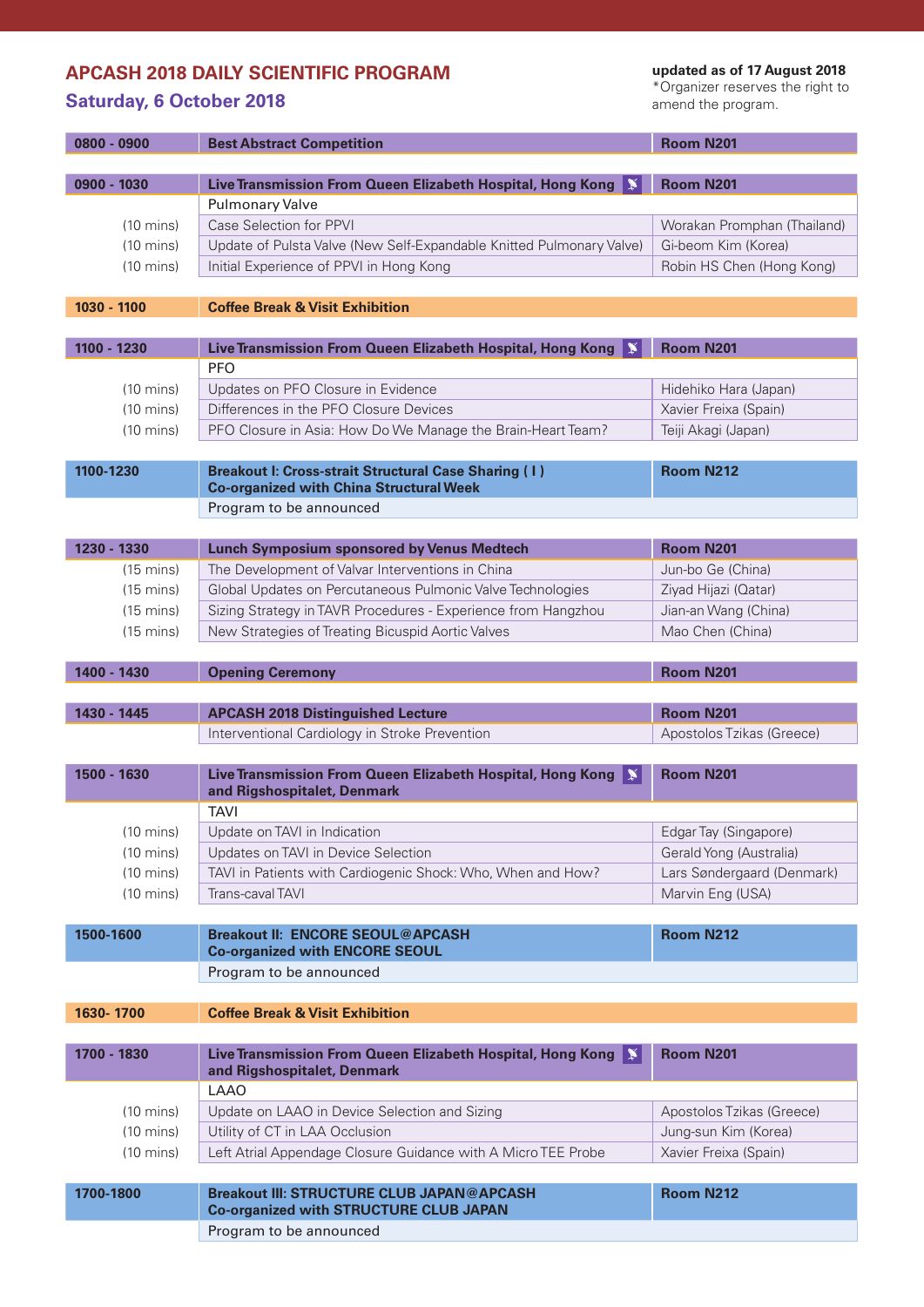## **APCASH 2018 DAILY SCIENTIFIC PROGRAM**

## **Sunday, 7 October 2018**

**updated as of 17 August 2018**

\*Organizer reserves the right to amend the program

| 0830 - 1000                                      |                     | ≋<br>Live Transmission From National Taiwan University Hospital,<br>Taiwan                                                  | <b>Room N201</b>                                         |
|--------------------------------------------------|---------------------|-----------------------------------------------------------------------------------------------------------------------------|----------------------------------------------------------|
|                                                  |                     |                                                                                                                             |                                                          |
|                                                  | $(10 \text{ mins})$ | Device Occlusion of ASD in the Setting of Pulmonary Hypertension                                                            | Jae-young Choi (Korea)                                   |
| Multi-Functional Occluder<br>$(10 \text{ mins})$ |                     |                                                                                                                             | Speaker TBC                                              |
|                                                  | $(10 \text{ mins})$ | Initial Experience of Biodegradable ASD Occluder, from Animal to<br>Human                                                   | Yu-mei Xie (China)                                       |
|                                                  | $(10 \text{ mins})$ | <b>Coarctation Stenting in Adults</b>                                                                                       | Ziyad Hijazi (Qatar)                                     |
|                                                  |                     |                                                                                                                             |                                                          |
| $0900 - 1000$                                    |                     | <b>Allied Health Session - Part I</b>                                                                                       | <b>Room N212</b>                                         |
|                                                  | $(30 \text{ mins})$ | The Era of Transcatheter Therapy in Structural Heart Disease<br>Intervention                                                | Vincent NH Luk (Hong Kong)                               |
|                                                  | $(30 \text{ mins})$ | Role of Cath Lab Nurse in Caring Patients Undergone Structural Heart<br>Disease (TAVI, LAAO)                                | Sau-man Wong (Hong Kong)                                 |
| 1000 - 1030                                      |                     | <b>Coffee Break &amp; Visit Exhibition</b>                                                                                  |                                                          |
|                                                  |                     |                                                                                                                             |                                                          |
| 1030 - 1200                                      |                     | Live Transmission From National Taiwan University Hospital,<br>≸<br><b>Taiwan</b>                                           | <b>Room N201</b>                                         |
|                                                  |                     | Mitral Valve                                                                                                                |                                                          |
|                                                  | $(10 \text{ mins})$ | Update on Percutaneous Mitral Valve Repair in Device Selection                                                              | Speaker TBC                                              |
|                                                  | $(10 \text{ mins})$ | Update on the Latest Data of Mitraclip                                                                                      | Speaker TBC                                              |
|                                                  | $(10 \text{ mins})$ | Transapical Mitral Chordae Implantation                                                                                     | Speaker TBC                                              |
|                                                  | $(10 \text{ mins})$ | Update on Transcatheter Mitral Valve Replacement                                                                            | Marvin Eng (USA)                                         |
|                                                  |                     |                                                                                                                             |                                                          |
| 1030-1130                                        |                     | <b>Breakout IV: Cross-strait Structural Case Sharing (II)</b><br><b>Co-organized with China Structural Week</b>             | <b>Room N209-N210</b>                                    |
|                                                  |                     | Program to be announced                                                                                                     |                                                          |
|                                                  |                     |                                                                                                                             |                                                          |
| 1130 - 1230                                      |                     | <b>Allied Health Session - Part II</b>                                                                                      | <b>Room N212</b>                                         |
|                                                  | $(30 \text{ mins})$ | Latest Trend on Pulmonary Valve Failure Treatment Options -<br>Percutaneous Pulmonary Valve Implantation (PPVI)             | Robin HS Chen (Hong Kong)<br>Pak-cheong Chow (Hong Kong) |
|                                                  | $(30 \text{ mins})$ | Echocardiogram for Heart Valve Disease                                                                                      | Iris Siu-fong Lee (Hong Kong)                            |
|                                                  |                     |                                                                                                                             |                                                          |
|                                                  | 1200 - 1300         | <b>Sponsored Lectures</b>                                                                                                   | Room N201                                                |
|                                                  | $(20 \text{ mins})$ | PAH Associated with ASD: Who Is The Culprit?                                                                                | Geetha Kandavello (Malaysia)                             |
|                                                  | $(20 \text{ mins})$ | The New Update of Lipid Therapy in the Setting of Acute Coronary<br>Syndrome                                                | Jason LK Chan (Hong Kong)                                |
|                                                  | $(20 \text{ mins})$ | Title to be announced                                                                                                       | Speaker TBC                                              |
|                                                  |                     |                                                                                                                             |                                                          |
|                                                  | 1300 - 1400         | <b>Lunch Symposium Sponsored by Abbott</b>                                                                                  | <b>Room N201</b>                                         |
|                                                  | $(20 \text{ mins})$ | ICE guided LAAO                                                                                                             | Jens Erik Nielsen-Kudsk<br>(Denmark)                     |
|                                                  | $(20 \text{ mins})$ | <b>LAAO</b>                                                                                                                 | Reda Ibrahim (Canada)                                    |
|                                                  | $(20 \text{ mins})$ | Title to be announced                                                                                                       | Speaker TBC                                              |
|                                                  |                     |                                                                                                                             |                                                          |
|                                                  | 1400 - 1530         | <b>Miscellaneous</b>                                                                                                        | Room N201                                                |
|                                                  | $(10 \text{ mins})$ | MitraClip in Tricuspid Valve                                                                                                | Speaker TBC                                              |
|                                                  | $(10 \text{ mins})$ | Latest Progress in the Percutaneous Tricuspid Valve Intervention                                                            | Simon CC Lam (Hong Kong)                                 |
|                                                  | $(10 \text{ mins})$ | Updates on Embolic Protection Devices during TAVI                                                                           | Jason LK Chan (Hong Kong)                                |
|                                                  | $(10 \text{ mins})$ | Creation of An Atrial Septal Defect for Decompression of the Left<br>Atrium in Heart Failure Patients : Atiral Flow Regular | Gary SH Cheung (Hong Kong)                               |
|                                                  | $(10 \text{ mins})$ | Title to be announced                                                                                                       | Speaker TBC                                              |
|                                                  | $(10 \text{ mins})$ | Choices of Devices and Imaging in Percutaneous PVL Closure                                                                  | Reda Ibrahim (Canada)                                    |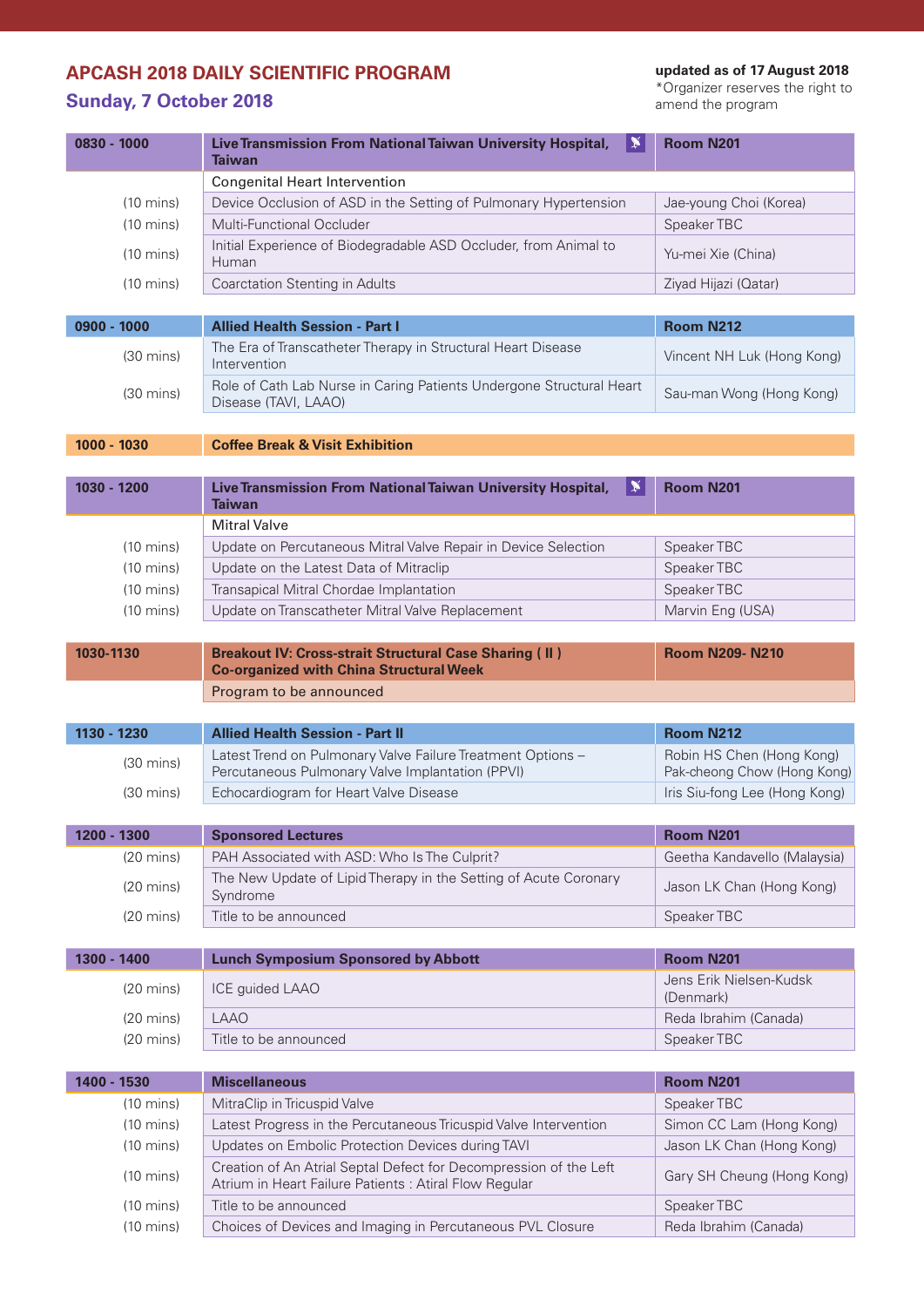## **APCASH 2018 DAILY SCIENTIFIC PROGRAM** *(continued)* **Sunday, 7 October 2018**

**updated as of 17 August 2018**

\*Organizer reserves the right to amend the program

| 1400 - 1530         | <b>Breakout V: Paediatric Session</b>                                                  | Room N212                 |
|---------------------|----------------------------------------------------------------------------------------|---------------------------|
| $(10 \text{ mins})$ | Getting Out of Difficult Situations: Balloon Tear or Device Embolization               | Bharat Dalvi (India)      |
| $(10 \text{ mins})$ | Hybrid Pulmonary Vein Stenting for Refractory Multiple Site Pulmonary<br>Vein Stenosis | Gi-beom Kim (Korea)       |
| $(10 \text{ mins})$ | Transcatheter Occlusion of Subarterial VSD - Medium Term Results                       | Speaker TBC               |
| $(10 \text{ mins})$ | Coronary Fistula Occlusion, Tips and Tricks                                            | Nguyen Lau Hieu (Vietnam) |
| $(10 \text{ mins})$ | Single Source vs. Dual Source Pulmonary Blood Flow:<br>Approach to Case Selection      | Speaker TBC               |
|                     |                                                                                        |                           |
| 1530 - 1600         | <b>Coffee Break &amp; Visit Exhibition</b>                                             |                           |

| 1600 - 1700 | <b>Best Clinical Case Competition</b> | <b>Room N201</b> |
|-------------|---------------------------------------|------------------|
|             |                                       |                  |
| 1700        | <b>Closing Remarks</b>                | <b>Room N201</b> |